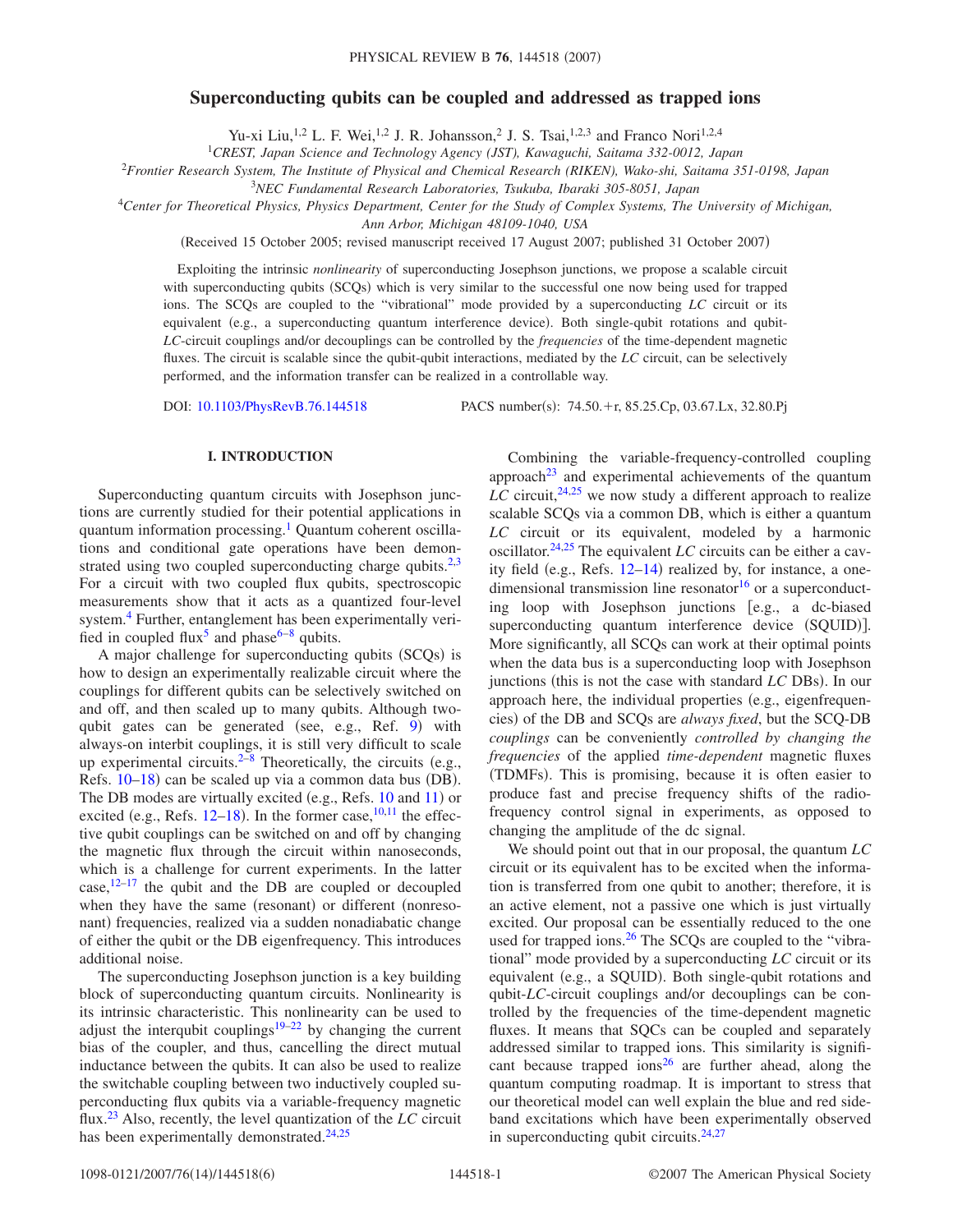<span id="page-1-0"></span>

FIG. 1. (Color online) The *l*th flux qubit with three junctions is coupled to an *LC* circuit in (a) or a dc-biased SQUID with biased current  $I_b$  in (b) by the mutual inductance  $M^{(l)}$  ( $l = 1$  and 2). (a) An externally applied magnetic flux through the *l*th qubit loop includes a dc  $\Phi_e^{(l)}$  term and ac  $\Phi_e^{(l)}(t)$  term controlling the coupling in (a). The currents through the first qubit, second qubit, and *LC* circuit in (a) [or SQUID loop in (b)] are  $I^{(1)}$ ,  $I^{(2)}$ , and *I*, respectively. (b) However, when a dc-biased SQUID forms an equivalent *LC* circuit, the SQUID-qubit couplings are controlled by a TDMF,  $\Phi_e(t)$  $=A\cos(\omega_c t)$ , through the SQUID loop. The TDMF is added to the nonlinear qubit in (a) and to the nonlinear SQUID loop in (b). The configuration in (b) is significantly better, because both qubits can work at the optimal point  $f = 1/2$ .

### **II. MODEL**

We study three-junction flux qubits (e.g., Refs.  $28$  and [29](#page-5-23)). As shown in Fig. [1,](#page-1-0) we consider the simplest circuit where two flux qubits are coupled to a DB: either an *LC* circuit or a superconducting loop with junctions (e.g., a dcbiased SQUID). Without loss of generality and for simplicity, the DB is here assumed to be an *LC* circuit with an inductance *L* and a capacitance *C*. The mutual inductance between the *l*th qubit and the *LC* circuit is  $M^{(l)}$  (*l*=1 and 2). The applied magnetic flux  $\Phi^{(l)}$  through the *l*th qubit loop in Fig.  $1(a)$  $1(a)$  is assumed to include a static (or dc) magnetic flux  $\Phi_e^0$ *l* and also a TDMF,

$$
\Phi_e^{(l)}(t) = A_l \cos(\omega_c^{(l)} t),\tag{1}
$$

<span id="page-1-1"></span>which controls the qubit-DB couplings. Neglecting the mutual inductance between the two qubits, the Hamiltonian can be written as

$$
H = \sum_{l=1}^{2} H_{l} + \frac{Q^{2}}{2C} + \frac{\phi^{2}}{2L} + \sum_{l=1}^{2} I M^{(l)} I^{(l)},
$$
 (2)

with the current *I* and magnetic flux  $\phi = IL$  through the *LC* circuit loop. Considering a three-junction qubit, the singlequbit Hamiltonian  $H_l$  in Eq. ([2](#page-1-1)) should be

$$
H_{l} = \sum_{i=1}^{3} \frac{\Phi_{0}}{2\pi} \left[ \frac{\Phi_{0} C_{ji}^{(l)}}{4\pi} (\dot{\varphi}_{i}^{(l)})^{2} - I_{0i}^{(l)} \cos \varphi_{i}^{(l)} \right],
$$
 (3)

after neglecting the qubit self-inductance and constant terms  $I_{0i}^{(l)}\Phi_0/2\pi \equiv E_{Ji}^{(\bar{l})}$ . Each junction in the *l*th qubit has a capacitance  $C_{ji}^{(l)}$ , phase drop  $\varphi_i^{(l)}$ , and supercurrent  $I_i^{(l)} = I_{0i}^{(l)} \sin \varphi_i^{(l)}$ , with critical current  $I_{0i}^{(l)}$ . The loop current of the *l*th qubit is

$$
I^{(l)} = C_l \sum_{i=1}^{3} \frac{I_{0i}^{(l)}}{C_{Ji}^{(l)}} \sin \varphi_i^{(l)},
$$
\n(4)

<span id="page-1-3"></span>where

$$
\frac{1}{C_l} = \frac{1}{C_{J1}^{(l)}} + \frac{1}{C_{J2}^{(l)}} + \frac{1}{C_{J3}^{(l)}},\tag{5}
$$

with the convention  $C_{J3}^{(l)} = \alpha_l C_{J1}^{(l)} = \alpha_l C_{J2}^{(l)}$ , and  $0.5 < \alpha_l < 1$ . The *LC* circuit can be modeled by a harmonic oscillator described by the creation operator

$$
a^{\dagger} = \frac{1}{\sqrt{2\hbar\omega C}}(\omega C\phi - iQ)
$$
 (6)

<span id="page-1-4"></span>and its conjugate *a*, with frequency  $\omega = 1/\sqrt{LC}$ . Considering the TDMF, the phase constraint condition<sup>28</sup> for the *l*th qubit loop becomes

$$
\sum_{i=1}^{3} \varphi_i^{(l)} + 2\pi \left[ f + \frac{\Phi_e^{(l)}(t)}{\Phi_0} \right] = 0, \tag{7}
$$

with the reduced bias flux

$$
f = (\Phi_e^{(l)} - M^{(l)}I)/\Phi_0.
$$
 (8)

<span id="page-1-2"></span>Here, the bias  $f$  includes the flux  $M^{(l)}I$  produced by the  $LC$ circuit. Thus, in the qubit basis, Eq.  $(2)$  $(2)$  $(2)$  becomes

$$
H = \frac{\hbar}{2} \sum_{l=1}^{2} \omega_q^{(l)} \sigma_z^{(l)} + \hbar \omega a^{\dagger} a + \sum_{l=1}^{2} H_{int}^{(l)}
$$
  
+ 
$$
\sum_{l=1}^{2} (\lambda_l \sigma_-^{(l)} + \text{H.c.}) \cos(\omega_c^{(l)} t)
$$
  
- 
$$
\sum_{l=1}^{2} (a^{\dagger} + a) (\Omega_l \sigma_-^{(l)} + \text{H.c.}) \cos(\omega_c^{(l)} t)
$$
(9)

after neglecting the constant terms. Here, the Pauli operators of the *l*th qubit are defined by  $\sigma_{+}^{(i)}$  $\sigma_{+}^{(l)} = |e_l\rangle\langle g_l|, \sigma_{-}^{(l)}$  $\mathcal{L}^{(l)} = |g_l\rangle\langle e_l|$ , and  $\sigma_z^{(l)} = |e_l\rangle\langle e_l| - |g_l\rangle\langle g_l|$ . The computational basis states of the  $v_z = |e_l/\sqrt{e_l}|^{-|\mathcal{B}|/\sqrt{g_l}|}$ . The comparison  $\psi_e^{(l)}(t) = 0$ , by the two lowest eigenstates,  $|0\rangle_l = |g_l\rangle$  and  $|1\rangle_l = |e_l\rangle$ , of  $H_l$  with the two independent variables  $\varphi_p^{(l)} = (\varphi_1^{(l)} + \varphi_2^{(l)})/2$  and  $\varphi_m^{(l)} = (\varphi_1^{(l)} - \varphi_2^{(l)})/2$ .

The first two terms in Eq.  $(9)$  $(9)$  $(9)$  denote the free Hamiltonians of both qubits and the *LC* circuit;  $\omega_q^{(l)}$  is the transition frequency of the *l*th qubit. The always-on interaction Hamiltonian between the *l*th qubit and the DB in the third term of Eq.  $(9)$  $(9)$  $(9)$  is

$$
H_{\text{int}}^{(l)} = (a^{\dagger} + a)(G_l \sigma_-^{(l)} + \text{H.c.}),\tag{10}
$$

with the coupling constant

$$
G_l = M^{(l)} \sqrt{\frac{\hbar \omega}{2L}} \langle e_l | I_0^{(l)} | g_l \rangle.
$$
 (11)

The fourth term in Eq.  $(9)$  $(9)$  $(9)$  represents the interaction between the *l*th qubit and its TDMF with the interaction strength

$$
\lambda_l = A_l \langle e_l | I_3^{(l)} | g_l \rangle. \tag{12}
$$

The fifth term of Eq. ([9](#page-1-2)) is the *controllable nonlinear inter-*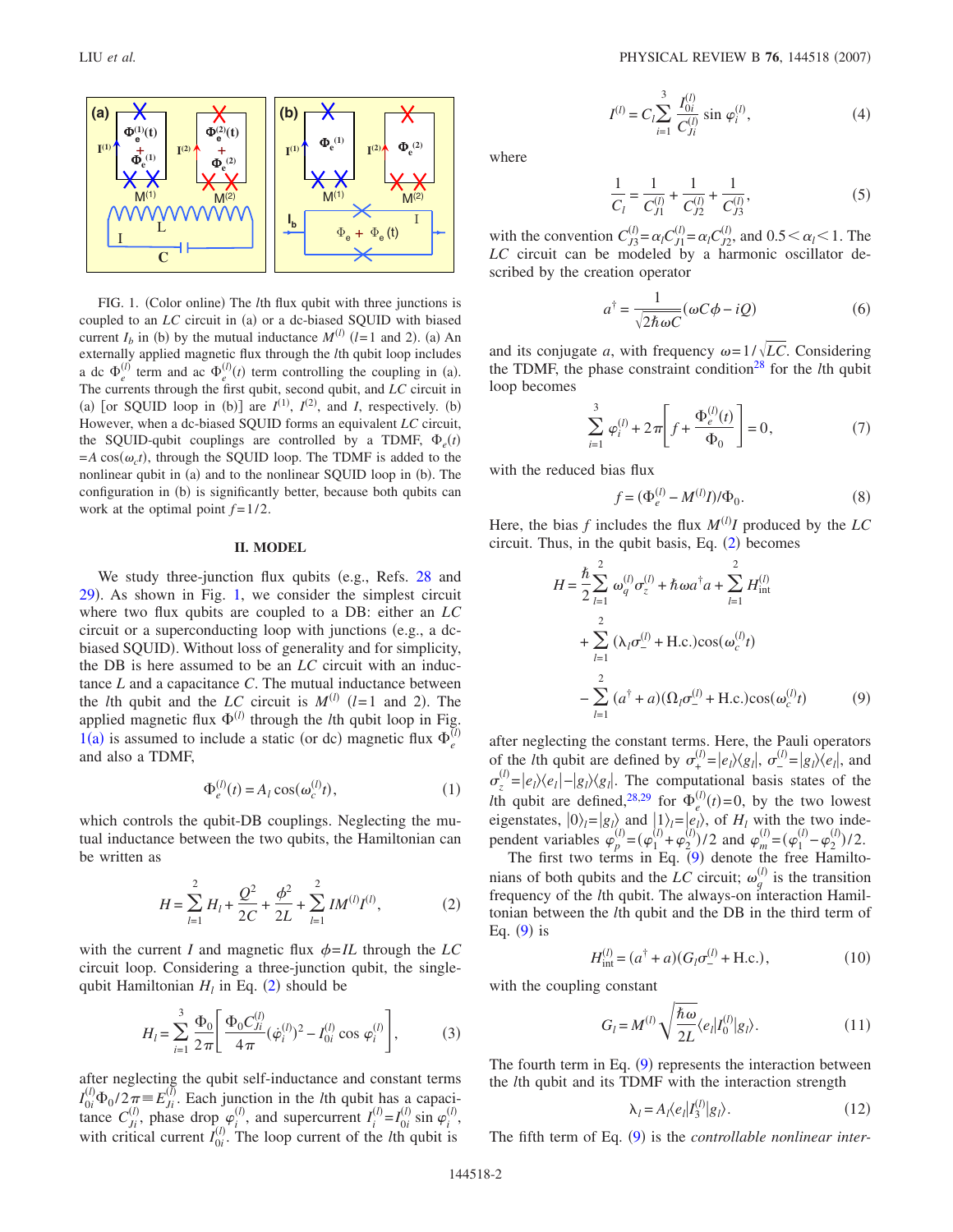*action* among the *l*th qubit, the DB, and the TDMF, with the coupling strength

$$
\Omega_l = \frac{4\pi^2 A_l M^{(l)} C_l}{C_{J3}^{(l)} \Phi_0^2} \sqrt{\frac{\hbar \omega}{2L}} \langle e_l | E_{J3}^{(l)} \cos \varphi_3^{(l)} | g_l \rangle. \tag{13}
$$

This nonlinear interaction term between the *l*th qubit, the DB, and the TDMF originates from the expansion of the loop current  $I^{(l)}$  of the *l*th qubit in Eq. ([4](#page-1-3)) to first order on the small reduced flux  $\Phi_e^0$  $\hat{f}_e^{(l)}(t)/\Phi_0$  via the phase constrain condi-tion in Eq. ([7](#page-1-4)). Above, the TDMF  $\Phi_e^{\langle}$  $\bar{u}^{(l)}(t)$  equals zero when calculating the coupling strengths  $G_l$ ,  $\lambda_l$ , and  $\Omega_l$ . That is,  $I_0^{(l)}$ and  $I_3^{(l)}$  are supercurrents through the loop and the third junction, respectively, when  $\Phi_e^{\phi}$  $\bar{u}^{(l)}(t) = 0.$ 

## **III. SWITCHABLE INTERACTION BETWEEN QUBIT AND DATA BUS**

We find that the Hamiltonian  $(9)$  $(9)$  $(9)$  can be reduced to the one used in trapped ions<sup>26</sup> if the always-on interaction terms  $H_{\text{int}}^{(l)}$  can be neglected. This approximation is valid<sup>8</sup> during the TDMF operations, in the large detuning regime between any qubit (e.g., *lth* qubit) and the DB

$$
\Delta_l = \omega_q^{(l)} - \omega \ge |G_l|,\tag{14}
$$

which can be achieved when the circuit is initially fabricated. Thus, neglecting the always-on coupling  $H_{int}^{(l)}$  between the data bus and the qubits, the Hamiltonian  $(9)$  $(9)$  $(9)$  is reduced to

<span id="page-2-0"></span>
$$
H = \hbar \omega a^{\dagger} a + \frac{\hbar}{2} \sum_{l=1}^{2} \omega_q^{(l)} \sigma_z^{(l)} + \sum_{l=1}^{2} (\lambda_l \sigma_-^{(l)} + \text{H.c.}) \cos(\omega_c^{(l)} t)
$$

$$
- \sum_{l=1}^{2} (a^{\dagger} + a) (\Omega_l \sigma_-^{(l)} + \text{H.c.}) \cos(\omega_c^{(l)} t), \qquad (15)
$$

which now has the same form as the one used for quantum computing with trapped ions in the standard Lamb-Dicke limit (see, e.g., Ref. [26](#page-5-20)).

Therefore, the essential difference between our Hamiltonian in Eq.  $(9)$  $(9)$  $(9)$  and the one used for experiments<sup>16[,24](#page-5-16)[,25](#page-5-17)</sup> is that (a) the nonlinear coupling between the data bus, qubits, and the classical field in Eq.  $(9)$  $(9)$  $(9)$  is very important for the superconducting case. Using this term, we can explain the sideband transitions in the experiments;  $24,25$  $24,25$  (b) the always-on coupling  $H_{int}^{(l)}$  between the qubits and the data bus should be negligibly small in our proposal. Our theoretical model is in contrast with those in Refs.  $24$  and  $25$ , where  $(a)$ there is no nonlinear coupling between the data bus, qubits, and the classical field; and (b) the always-on Hamiltonian  $H_{\text{int}}^{(l)}$  could not be neglected. That is, in Refs. [24](#page-5-16) and [25,](#page-5-17) the Hamiltonian is just the usual Jaynes-Cummings model which cannot be directly used to explain the sideband excitations, especially for the experimental results in Refs. [24](#page-5-16) and [27.](#page-5-21)

Analogous to the case of trapped ions, in our proposed devices, three types of dynamical evolutions (carrier process, red sideband excitation, and blue sideband excitation) can be produced by the TDMF using the *frequency-matching* (resonant) condition and neglecting all fast oscillating terms.

These three dynamical evolutions can be described as follows:

(i) If  $\omega_c^{(l)} = \omega_q^{(l)}$ , the qubit and the DB evolve independently in the large detuning condition. The external flux  $\Phi_e^{\phi}$  $\int_{e}^{(l)}(t)$  is only used to separately address the *l*th qubit rotations. These rotations are governed by the Hamiltonian

$$
H_c^{(l)} = \lambda_l \sigma_-^{(l)} + \text{H.c.}
$$
 (16)

in the interaction picture and using the rotating-wave approximation (RWA) (also for the  $H_r^{(l)}$  and  $H_b^{(l)}$  shown below). This is the so-called carrier process in the trapped ions approach.

(ii) If the frequencies satisfy the condition  $\omega_c^{(l)} = \omega_q^{(l)} - \omega$ , then the  $\Phi_e^0$  $\int_{e}^{(l)}(t)$  assists the *l*th qubit to couple resonantly with the DB. This is the *red sideband* excitation, governed by the Hamiltonian

$$
H_r^{(l)} = \Omega_l a^\dagger \sigma_-^{(l)} + \text{H.c.}
$$
 (17)

(iii) In the *blue sideband* excitation, the frequencies satisfy the condition  $\omega_c^{(l)} = \omega_q^{(l)} + \omega$ , with the Hamiltonian

$$
H_b^{(l)} = \Omega_l a \sigma_-^{(l)} + \text{H.c.}
$$
 (18)

Based on the above discussions, it can be easily found that our derived Hamiltonian in Eq.  $(9)$  $(9)$  $(9)$ , reduced to Eq.  $(15)$  $(15)$  $(15)$ , can naturally *explain experimental results on the sideband excitations*. For example, in Ref. [27,](#page-5-21) the qubit and the DB frequencies are 14 and 4.3 GHz, respectively; the frequency  $\omega_c$  for the red or blue sideband excitation is 9.7 or 18.32 GHz. However, the Jaynes-Cummings model cannot be used to explain these experiments. The qubit-DB couplings and/or decouplings can be *controlled* by appropriately selecting the  $\omega_c^{(l)}$  of  $\Phi_e^{\overline{l}_e}$  $\bar{l}_{e}^{(l)}(t)$  to match and/or mismatch the above *frequency* conditions of the sideband excitations.

#### **IV. SINGLE- AND TWO-QUBIT GATES**

For the *l*th qubit, the carrier process described by  $H_c^{(l)}$  can be used to perform the single-qubit rotations

$$
U_c^{(l)}(\beta_l, \phi_l) = \exp\bigg[-i\frac{\beta_l}{2}(e^{-i\phi_l}\sigma_-^{(l)} + e^{i\phi_l}\sigma_+^{(l)})\bigg].
$$
 (19)

Here,  $\beta_l = |\lambda_l| \tau / \hbar$  depends on the Rabi frequency  $|\lambda_l| / \hbar$  and duration  $\tau$ ,  $\phi_l$  is related to the phase of the TDMF applied to the *l*th qubit. For example, the phases  $\phi_l=0$  and  $\phi_l=3\pi/2$ correspond to the rotations  $R_x^{(l)}(\hat{\beta}_l)$  and  $R_y^{(l)}$  $\mathcal{L}_{\mathcal{V}}^{(l)}(\beta_l)$ , about the *x* and *y* axis, respectively. Thus, any single-qubit operation can be realized by a series of  $R_x^{(l)}(\beta_l)$  and  $R_y^{(l)}$  $\int_{v}^{(l)} (\beta_l)$  rotations with well-chosen different angles  $\beta_l$ .

Two-qubit gates can be obtained using two qubits interacting sequentially with their DB as in Ref. [26.](#page-5-20) There, the controlled phase-flip and the controlled-NOT (CNOT) gates can be obtained in three and five steps, respectively. Here, we only discuss the difference between our proposal and the one used for trapped ions. In our proposed circuit, the ratio  $|G_l|/\Delta_l$  cannot be infinitely small. Then, the uncontrollable qubit-DB interaction  $H_{int}^{(l)}$  needs to be considered by the effective Hamiltonian<sup>30</sup>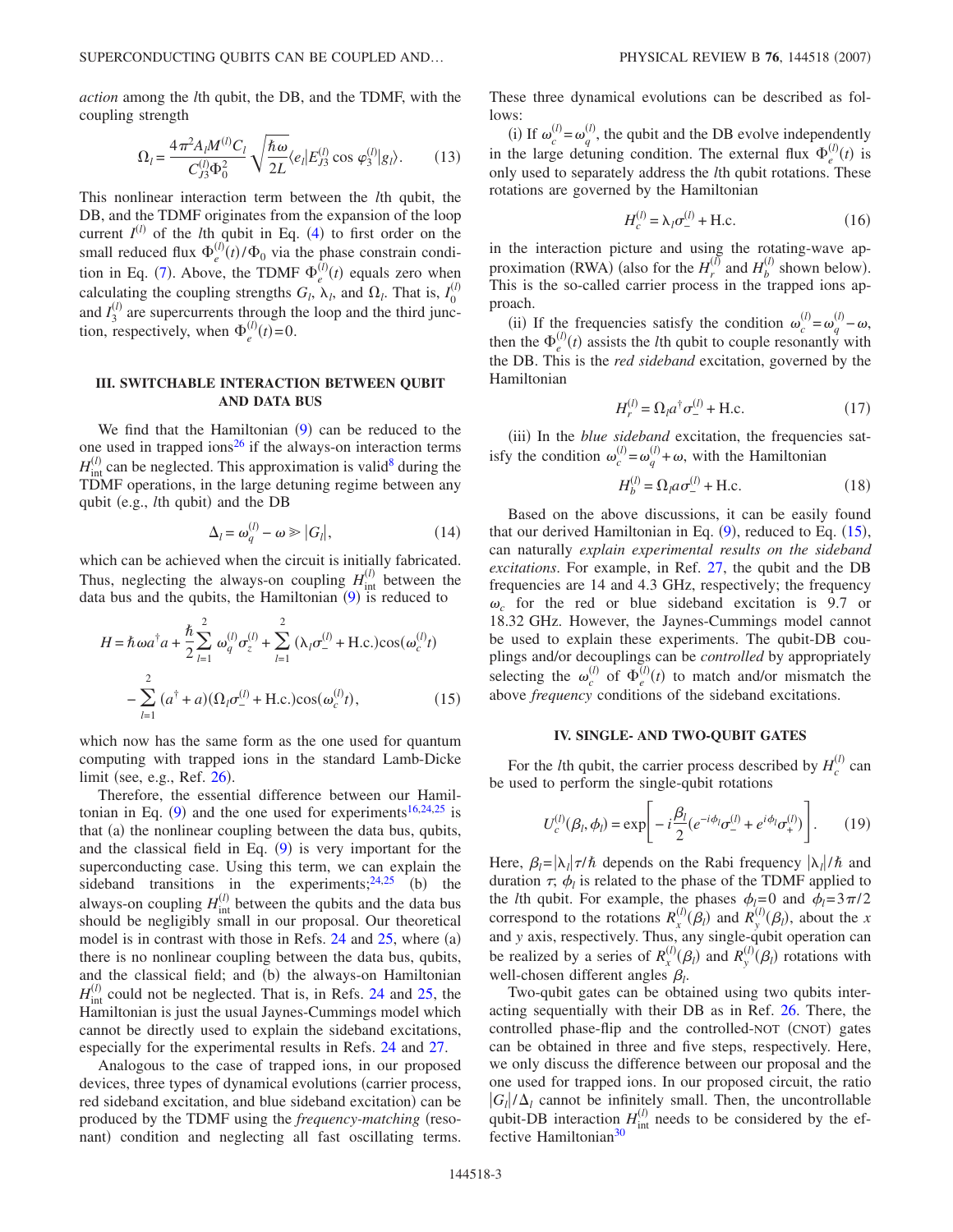$$
H_e^{(l)} = \hbar \frac{|G_l|^2}{\Delta_l} [ |e_l\rangle\langle e_l| a a^\dagger - |g_l\rangle\langle g_l| a^\dagger a ] \tag{20}
$$

when the *l*th qubit is not addressed by the TDMF. After including this effect, three pulses (successively applied to the first, second, and first qubits) with durations  $\tau_1$ ,  $\tau_2$ , and  $\tau_3$ (used to perform a controlled phase-flip gate in Ref. [26](#page-5-20)) will result in a two-qubit gate  $U_{\text{two}}$ . This can be expressed as

<span id="page-3-0"></span>
$$
U_{\text{two}} = \begin{pmatrix} 1 & 0 & 0 & 0 \\ 0 & \exp(-i\theta_1) & 0 & 0 \\ 0 & 0 & \exp(i\theta_2) & 0 \\ 0 & 0 & 0 & -\exp(-i\theta_3) \end{pmatrix}
$$
 (21)

in the two-qubit basis  $\{|g_1\rangle|g_2\rangle, |g_1\rangle|e_2\rangle, |e_1\rangle|g_2\rangle, |e_1\rangle|e_2\rangle\}$  with the parameters

$$
\theta_1 = \frac{2|G_2|^2}{\Delta_2} \tau_1,\tag{22}
$$

$$
\theta_2 = \frac{|G_2|^2}{\Delta_2} \tau_1 + \frac{|G_1|^2}{\Delta_1} \tau_2,\tag{23}
$$

$$
\theta_3 = \frac{3|G_2|^2}{\Delta_2} \tau_1 + \frac{|G_1|^2}{\Delta_1} \tau_2.
$$
 (24)

The two-qubit gate  $U_{\text{two}}$  in Eq. ([21](#page-3-0)) is just a controlled phase-flip gate when the large detuning condition  $|G_l|/\Delta_l$  $\sim$ 0 is satisfied. Moreover, any quantum operation can also be realized by combining the two-qubit gate  $U_{\text{two}}$  with other single-qubit operations.

### **V. ENTANGLEMENT AND STATE TRANSFER**

We now consider two different external fields satisfying frequency-matching conditions, e.g., for the red sideband excitation, which are simultaneously applied to the two qubits in Fig. [1.](#page-1-0) Then, in the interaction picture and the RWA, the interaction Hamiltonian in Eq. ([9](#page-1-2)), between the *LC* circuit and the two qubits, becomes

$$
H_1 = \sum_{l=1}^{2} (\Omega a^{\dagger} \sigma_{-}^{(1)} + \text{H.c.}).
$$
 (25)

For simplicity, the coupling strengths between the *LC* circuit and different qubits are now assumed to be identical, e.g.,  $\Omega_1 = \Omega_2 = |\Omega|e^{-i\theta}$ . If the *LC* circuit is initially prepared in the first excited state  $|1\rangle$ , then the wave function  $|\Psi(t)\rangle$  of the whole system can be written as

$$
|\Psi(t)\rangle = -ie^{i\theta}\sin(\sqrt{2}\Omega t)[|e_1\rangle|g_2\rangle|0\rangle + |g_1\rangle|e_2\rangle|0\rangle] + \cos(\sqrt{2}\Omega t)|g_1\rangle|g_2\rangle|1\rangle.
$$
 (26)

When  $\sqrt{2\Omega t/\hbar} = \pi/2$ , then the *LC* circuit is in the vacuum state  $|0\rangle$  and a maximally entangled state between two qubits can be generated as

$$
|\Psi^+\rangle_{12} = \frac{1}{\sqrt{2}} [ |e_1\rangle |g_2\rangle + |g_1\rangle |e_2\rangle].
$$
 (27)

When adding one more qubit to Fig.  $1(a)$  $1(a)$  or  $1(b)$ , an unknown state  $|\psi\rangle = \beta_1|g_1\rangle + \beta_2|e_1\rangle$  in the first qubit can be transferred to the third one using the standard teleportation procedure: (i) a maximally entangled state  $|\Psi^+\rangle_{23} = [e_2 \rangle |g_3\rangle$  $+\frac{1}{2}g_2$ / $e_3$ )/ $\sqrt{2}$  between the second and third qubits is prepared using the same method outlined above; (ii) a CNOT gate  $U_{\text{CNOT}}^{(12)}$  is implemented for the first and second qubits (here, the second one is the target); (iii) a Hadamard gate is implemented on the first one; and (iv) a simultaneous measurement, which can now be done experimentally, $\delta$  is performed on the first and the second qubits. The four different measured results  $\{|e_1, e_2\rangle, |e_1, g_2\rangle, |g_1, e_2\rangle, \text{ and } |g_1, g_2\rangle\}$  correspond to four outputs  $\{|\psi_1\rangle, |\psi_2\rangle, |\psi_3\rangle$ , and  $|\psi_3\rangle\}$  in the third qubit. The unknown state in the first qubit can be transferred to the third one when the measured result for the first and second qubits is  $\langle e_1, e_2 \rangle$ . However, appropriate gates (i.e.,  $\sigma_{\tilde{x}}$  $\sigma_z^{(3)}, \sigma_z^{(3)}$  $\sigma_z^{(3)}$ , and  $\sigma_z^{(3)}$  $\int_z^{(3)} \sigma_x^3$  $\binom{(3)}{x}$  need to be performed on the other three outputs mentioned above to transfer  $|\psi\rangle$  to the third qubit.

#### **VI. EXPERIMENTALLY ACCESSIBLE PARAMETERS**

We now analyze the coupling constants related to the *l*th qubit: (i) the always-on qubit-DB coupling strength

$$
G_l \propto \langle e_l | I_0^{(l)} | g_l \rangle, \tag{28}
$$

and (ii) the TDMF-controlled qubit-DB coupling strength

$$
\Omega_l \propto \langle e_l | \cos(2\varphi_p + 2\pi f) | g_l \rangle. \tag{29}
$$

At the degeneracy point  $f=1/2$ , the qubit potential is symmetric $29$  and its ground and excited states have opposite parities; however,  $cos(2\varphi_p + 2\pi f)$  and the qubit loop current  $\overline{I}_0^{(l)}$  have even and odd parities, respectively. Therefore,  $\Omega_l$  $=0$ , but  $G_l \neq 0$  when  $f=1/2$ . Clearly,  $\Omega_l=0$  can be avoided by slightly shifting *f* away from the degeneracy point. The experiments on sideband excitations, e.g., in Refs. [24](#page-5-16) and [27](#page-5-21) were performed with  $f \neq 1/2$ . Moreover, the controlled phase-flip gate,<sup>26</sup> requiring a transition from the ground state to the second excited state, also implies that the reduced bias<sup>29</sup> flux  $f \neq 1/2$ .

Figure [2](#page-4-0) shows the  $f$ -dependent coupling strengths  $G_l$  and  $\Omega_l$ , rescaled by

$$
R_l = (2\pi/\Phi_0)M^{(l)}E_{J3}^{(l)}\sqrt{\hbar\omega/2L}.
$$
 (30)

As in Ref. [24,](#page-5-16) the Josephson energies of the two bigger junctions of the *l*th qubit are  $E_{J1}^{(l)} = E_{J2}^{(l)} = 225$  GHz and the ratio between the small and big junction areas is  $\alpha_l$ =0.76. The ratio between the Josephson energy  $E_{J1}^{(l)}$  and the charge energy  $E_c^{(l)}$  of the *l*th qubit is about 30.8. Using the qubit parameters listed above and also taking the amplitude *Al*  $=\Phi_0/30$  of the TDMF applied to the *l*th qubit, Fig. [2](#page-4-0) shows that  $G_l$  and  $\Omega_l$  are comparable when f is away from 1/2; e.g.,  $G_l \approx 0.0579R_l$  and  $\Omega_l \approx 0.0224R_l$  when  $f = 0.49$ . The strength  $\Omega_l$  can also be larger than the strength  $G_l$  in the range, e.g.,  $0.47 \le f \le 0.477$ .

If the capacitance and inductance of the *LC* circuit is taken<sup>24</sup> as 12 pF and 250 pH, then the frequency  $\omega$  of the *LC* circuit is about 2.9 GHz. When the mutual inductance  $M^{(l)}$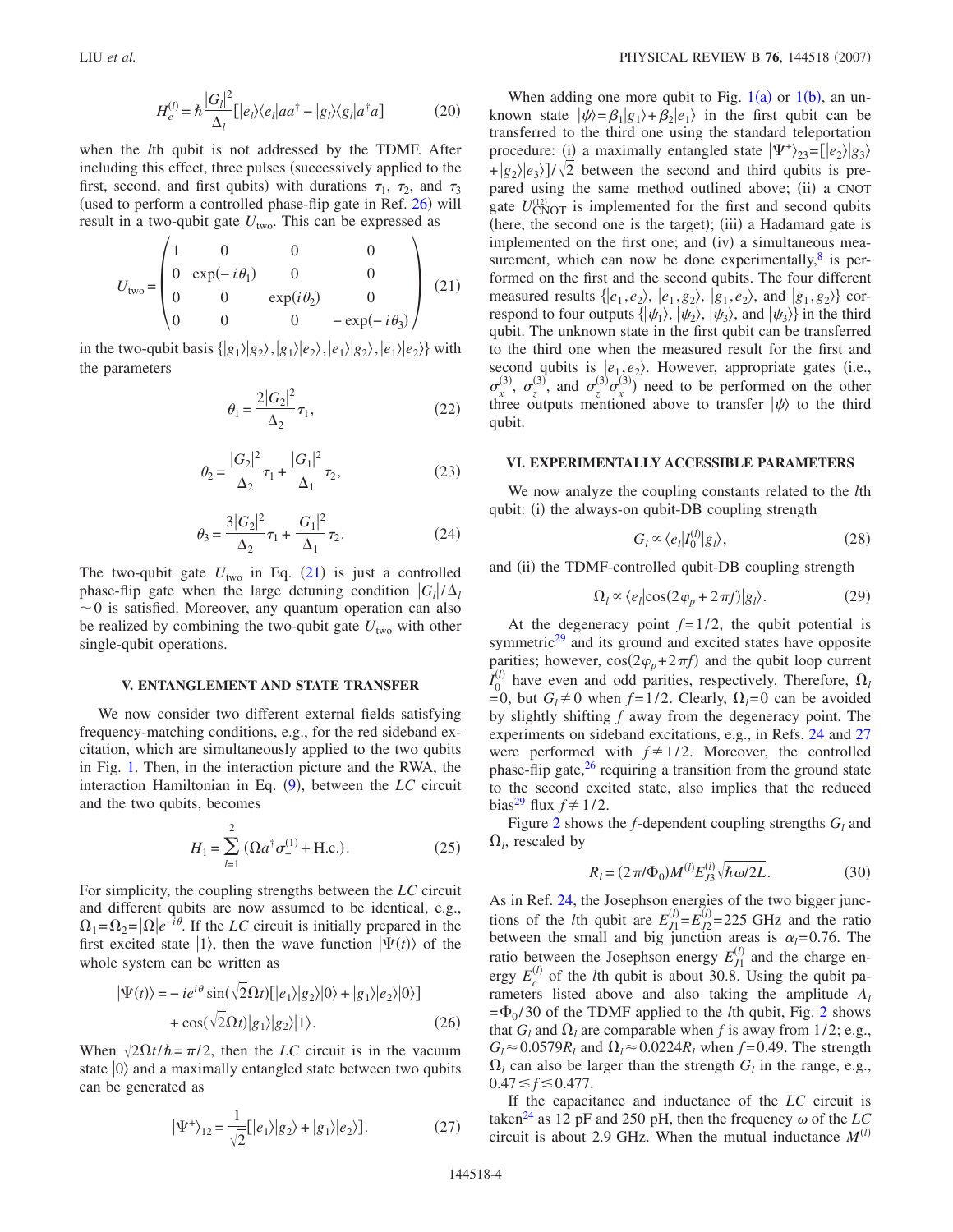<span id="page-4-0"></span>

FIG. 2. (Color online) Plots of the *f*-dependent always-on qubit-DB coupling strength  $G_l$  (red curve) and the TDMFcontrolled qubit-DB coupling strength  $\Omega_l$  (blue curve), rescaled by  $R_l = (2\pi/\Phi_0)M^{(l)}E_{J3}^{(l)}\sqrt{\hbar\omega/2L}$ .

between the *l*th qubit and the *LC* circuit is taken as 20 pH, then  $G_l \approx 37.6$  MHz and  $\Omega_l \approx 14.6$  MHz when  $f = 0.49$ . The *l*th qubit frequency computed is about 18 GHz when *f* =0.49. Therefore, the detuning between the *l*th qubit and the *LC* circuit is  $\Delta_l \approx 15.1$  GHz, and the ratio  $G_l / \Delta_l \approx 0.0015$ . Indeed, the *always-on coupling*  $G_l$  *is negligibly small* when the *l*th qubit works at  $f=0.49$  for measuring the sideband excitations. The phase corrections  $\theta_i$  in Eq. ([21](#page-3-0)) should be very small with short operation times for those qubits when no  $\Phi_e^0$  $\binom{l}{e}(t)$  is applied.

For the *LC* circuit, if its capacitance *C* and inductance *L* are assumed as  $\sim$ 1 pF and  $\sim$ 10 nH, respectively, then the *LC* circuit plasma frequency can be  $\sim$  1.6 GHz. The linear dimension for the *LC* circuit can be  $\leq 1$  cm. The estimated distance for a negligible mutual inductance between two nearest qubits is  $\sim$ 200  $\mu$ m, and thus, one DB can approximately interact with  $\sim$ 40 qubits. Of course, the larger *L* of the *LC* circuit could have a larger linear dimension (allowing, e.g.,  $L \sim 100$  nH), and then more qubits, here about 400, could interact with the *LC* circuit. In practice, the superpositions of the ground and excited states for an *LC* circuit decay on a time scale given by 1/*RC*, here *R* is the residual resistance of the circuit and its radiation losses.

### **VII. DISCUSSIONS AND CONCLUSIONS**

For flux qubits, the single-qubit states can be measured by using, e.g., either a tank circuit weakly coupled to the qubit<sup>5</sup> or a dc-SQUID. $31$  If only a single-qubit measurement can be done at a time $32$  or simultaneous measurements can be done (e.g., as for phase qubits<sup>33</sup>), then any unknown quantum state

can be reconstructed $32,33$  $32,33$  and the information of the qubits can be read out.

In our proposal, two crucial points are as follows:  $(1)$  the qubit and the *LC* circuit data bus should initially have a large detuning, such that their always-on coupling is negligibly small when the TDMF-assisted qubit-DB coupling is implemented; (2) the nonlinearity of the Josephson junctions (JJs) is essential to achieve our goal, i.e., the nonlinear coupling between these *three*: the qubit, DB, and TDMF. Based on these two requirements, the circuit can be modified according to different experimental setups, e.g., the *LC* circuit can be replaced either by a superconducting loop with  $JJs$  [e.g., a dc-biased SQUID as in Fig.  $1(b)$  $1(b)$  or by a cavity field. Threejunction flux qubits can also be replaced by other qubits, $<sup>1</sup>$ </sup> e.g., one- or four-junction flux qubits, phase qubits, or charge-flux qubits. Although the self-inductances of the qubits are neglected here, our method is still valid for the qubits with nonzero self-inductances.<sup>34</sup>

Our numerical calculations show that the TDMFcontrolled coupling strength  $\Omega_l$  is not large enough to realize very fast two-qubit operations when the DB is a simple *LC* circuit. In principle, this problem could be solved by using a superconducting loop with Josephson junctions (e.g., dc-SQUID in Ref. [19](#page-5-13)) as a data bus instead of a simple *LC* circuit. Thus, the TDMF can be applied to the DB loop and the qubit can work at the optimal point; the DB-qubit always-on coupling can be minimized to zero; and the TDMF-controlled coupling strength can be large enough to realize fast two-qubit operations. A more detailed study on this issue will be presented elsewhere.

In conclusion, using the nonlinearity of the superconducting JJs, we theoretically explained  $35$  the sideband excitations for qubits coupled to an *LC* circuit and showed how to scale these to many qubits. In contrast to previous proposals,  $\frac{10,11,16,17}{10}$  $\frac{10,11,16,17}{10}$  $\frac{10,11,16,17}{10}$  $\frac{10,11,16,17}{10}$  $\frac{10,11,16,17}{10}$  the properties (e.g., eigenfrequencies) of the qubits and the DB are *fixed* when processing either the resonant coupling or the nonresonant decoupling.<sup>35</sup> Also, the qubit-DB couplings and/or decouplings are controlled *neither* by changing the magnetic flux through the loop *nor* by changing the eigenfrequencies of the qubits (or the DB).<sup>[35](#page-5-29)</sup> They are *only* controlled via the *frequency shifts* of TDMFs, which are much easier to achieve experimentally.

#### **ACKNOWLEDGMENTS**

We thank J. Q. You, Y. Nakamura, Y. A. Pashkin, O. Astafiev, and K. Harrabi for discussions. F.N. was supported in part by the U.S. National Security Agency (NSA), Army Research Office (ARO), Laboratory of Physical Sciences (LPS), the National Science Foundation Grant No. EIA-0130383, and a JSPS CTC program.